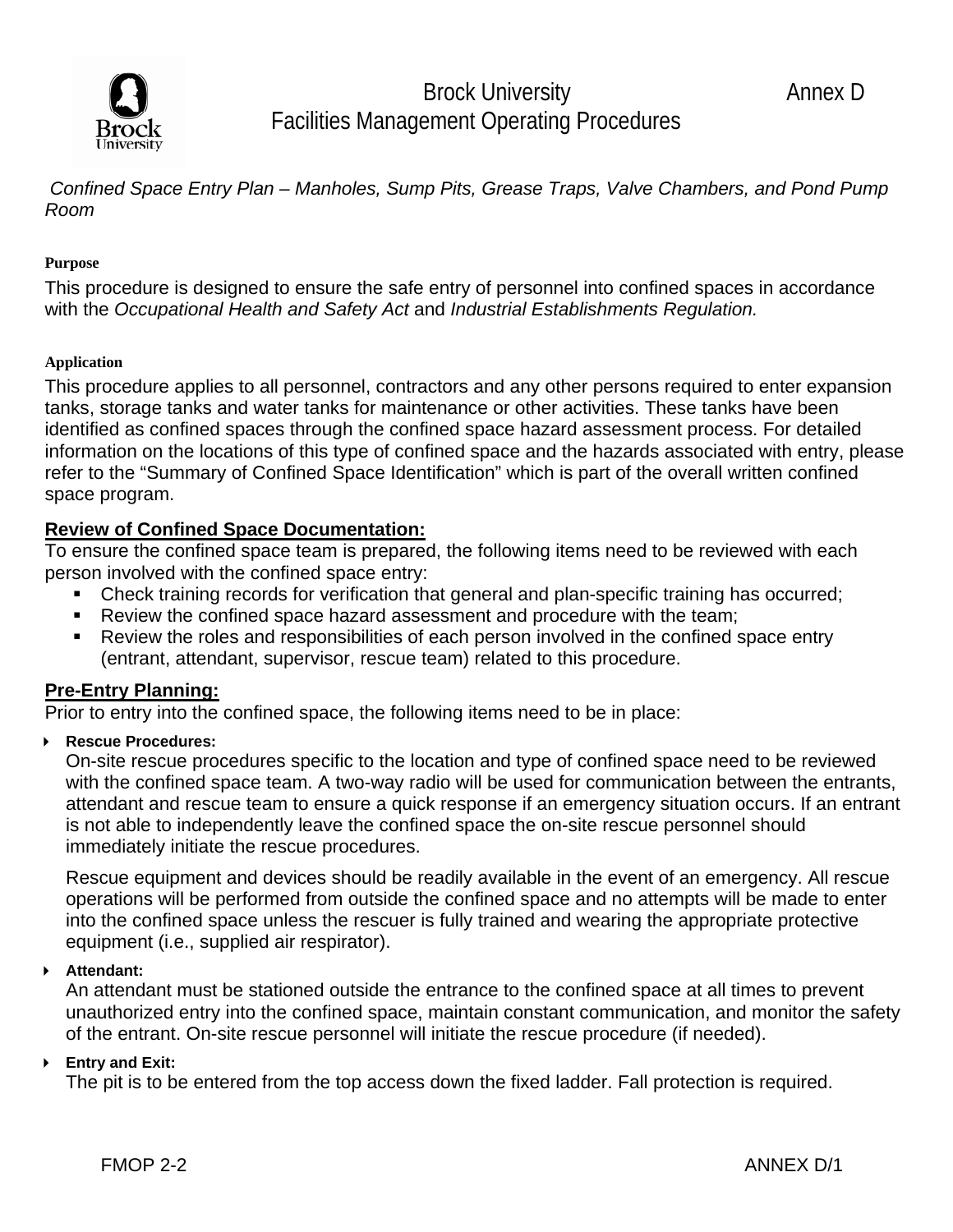### **Control Measures:**

Ensure all controls and equipment required for the confined space entry are present and in proper working condition. Controls that are needed include:

- Personal protective equipment required for the confined space including safety boots, hard hat, safety glasses, full-body harness and if needed appropriate respiratory and rescue equipment
- **Properly calibrated and maintained air monitoring equipment**
- Mechanical ventilation/Air blower
- Other such items as barricades, signage, intrinsically safe or GFCI lighting and tools

## **Confined Space Entry:**

Every person involved in the confined space entry must be aware of and follow the steps outlined below:

1. Obtain the entry permit and review the work activities, potential hazards and corresponding control measures to be used.

 **Note:** If hot work will be performed a separate entry permit and confined space entry procedure must be followed.

- 2. Limit the ingress of water/effluent and if not possible have secondary pumping source available. Lock out and tag all energy sources to prevent the unexpected release of energy while inside the confined space. A lock and tag will need to be placed on the disconnect switch of the electrical panel as well as any valve(s) of any piping if working on water meters or bypasses. Check that piping has been drained and blocked. Refer to the Brock University Facilities Management lockout/tagout policy.
- 3. Test the air from outside of the chamber using the appropriate length tubing to ensure that all levels of the confined space can be accessed. Record the test results on the permit. Do not enter the confined space at any time to perform the testing. Check to see if the air monitoring results are acceptable using the following table:

| <b>Substance</b>                          | <b>Acceptable Level</b>                                                                                                                                              |
|-------------------------------------------|----------------------------------------------------------------------------------------------------------------------------------------------------------------------|
| Oxygen                                    | $>19.5\%$ and $<23\%$                                                                                                                                                |
| <b>Flammable and Combustible</b><br>Gases | Lower Explosion Limit (LEL):<br><25% for inspection work<br>$<$ 10% for cold work<br>$<$ 5% for hot work $*$<br>*Use hot work permit and entry<br>plan for hot work. |
| <b>Other Toxic Contaminants:</b>          |                                                                                                                                                                      |
| Carbon Monoxide                           | $<$ 25 ppm                                                                                                                                                           |
| Hydrogen Sulphide                         | $<$ 10 ppm                                                                                                                                                           |
|                                           |                                                                                                                                                                      |